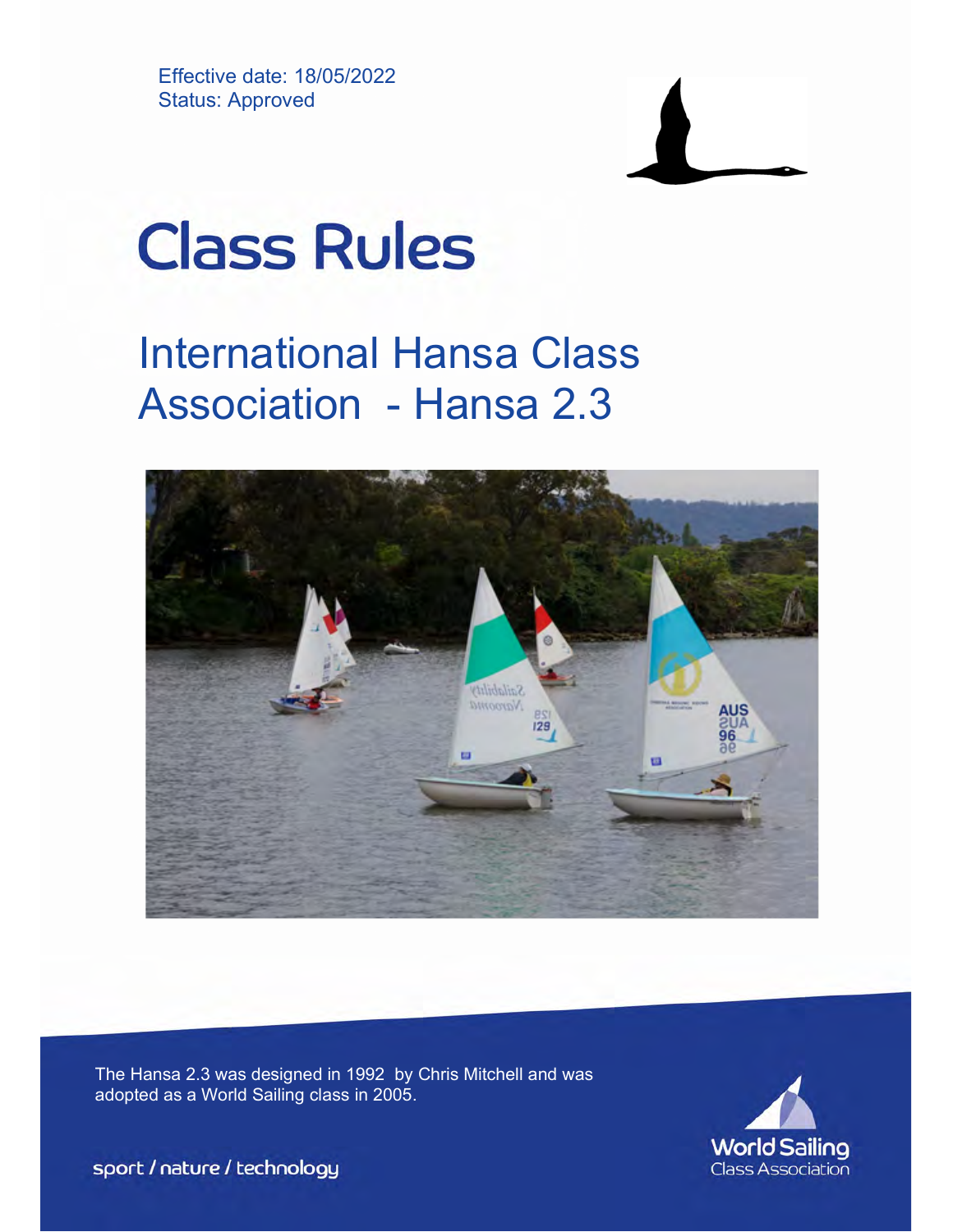#### PART I – ADMINISTRATION

|  |  | <b>Section A – General</b> |  |
|--|--|----------------------------|--|
|  |  |                            |  |

| A.4 Administration of the Class  4 |
|------------------------------------|
|                                    |
| A.6 Class Rules Amendments  4      |
| A.7 Class Rules Interpretation  4  |
| A.8 International Class Fee and    |
|                                    |

#### Section B – Boat Eligibility

| B.1 Class Rules and Certification  5 |
|--------------------------------------|
| <b>B.2</b> Replacement or Additional |
|                                      |

#### PART II – REQUIREMENTS AND LIMITATIONS

#### Section C – Conditions for Racing

| <b>Section D– Hull</b> |  |  |  |
|------------------------|--|--|--|
|                        |  |  |  |
| C.9                    |  |  |  |
|                        |  |  |  |
| C.7                    |  |  |  |
| C.6                    |  |  |  |
| C.5                    |  |  |  |
| C.4                    |  |  |  |
| C.3                    |  |  |  |
| C.2                    |  |  |  |
| C.1                    |  |  |  |

#### Section E – Hull Appendages

#### E.4 Rudder Blade, Rudder Stock and Tiller ................................. 13 Section F – Rig F.1 Parts ......................................... 13 F.2 General .................................... 14 F.3 Mast .......................................... .14 F.4 Running Rigging ..................... 14 Section G – Sails G.1 Parts ......................................... 14

| UT. L | – Paris         |  |
|-------|-----------------|--|
|       | G.2 General<br> |  |

G.3 Mainsail ................................... 14

#### PART III – APPENDIX

| H.1 Parts List (HSS/HLB)  17 |  |
|------------------------------|--|
|                              |  |
|                              |  |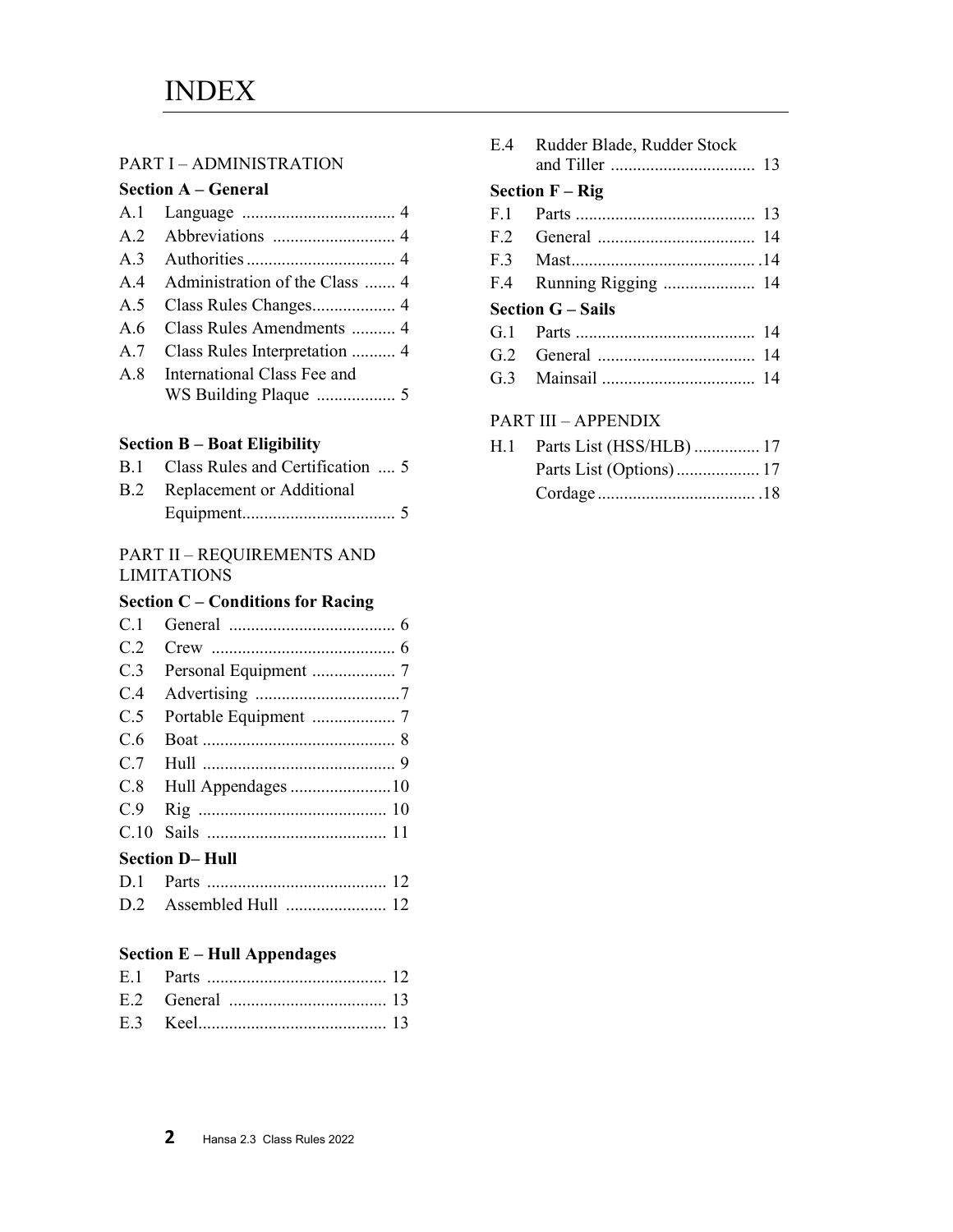## INTRODUCTION

This introduction only provides an informal background, and the Hansa 2.3 Class Rules proper begin on the next page.

Previously known as the Access 2.3, the Hansa 2.3Single and Wide, and the Breeze 2.3 hulls, hull appendages, rigs and sails are manufacturer controlled.

Hansa and Breeze 2.3 hulls, hull appendages, rigs and sails shall be manufactured only by Hansa Sailing Licensed Manufacturers – in the class rules referred to as licensed builders (Hansa Licensed Builders - HLB). Equipment is required to comply with the Hansa 2.3 Building Specification and is subject to World Sailing (WS) approved manufacturing control system.

Hansa and Breeze 2.3 hulls, hull appendages, rigs and sails may, after having left the manufacturer, only be altered to the extent permitted in these class rules.

Owners and crews should be aware that compliance with rules in Section C is NOT checked as part of the certification process.

Rules regulating the use of equipment during a race are contained in Section C of these class rules, in ERS Part I, in the Racing Rules of Sailing, and in the NoR/SIs.

Event Equipment Inspection and Measurement Procedures are outlined in the Hansa Classes Measurement Procedures document available from the technical section of the Class Website [www.hansaclass.org.](https://hansaclass.org/technical/ihca-measurement-procedures/)

The Hansa Classes Event and Race Management Guides, including requirements for authorised Championships, a Notice of Race and Sailing Instructions Guide, notes regarding Interpretation of Class Rules and advice for Race Committees, are available from the technical section of the Class Website [www.hansaclass.org](https://hansaclass.org/events/world-and-international-championships/).

The design principle of the class is that the racing results should depend solely on the attributes and skills of the crew rather than differences between boats and the way that they are rigged. The objective of these class rules is to implement this concept in practice.

#### PLEASE REMEMBER:

#### THESE RULES ARE CLOSED CLASS RULES WHERE IF IT DOES NOT SPECIFICALLY SAY THAT YOU MAY – THEN YOU SHALL NOT.

COMPONENTS, AND THEIR USE, ARE DEFINED BY THEIR DESCRIPTION.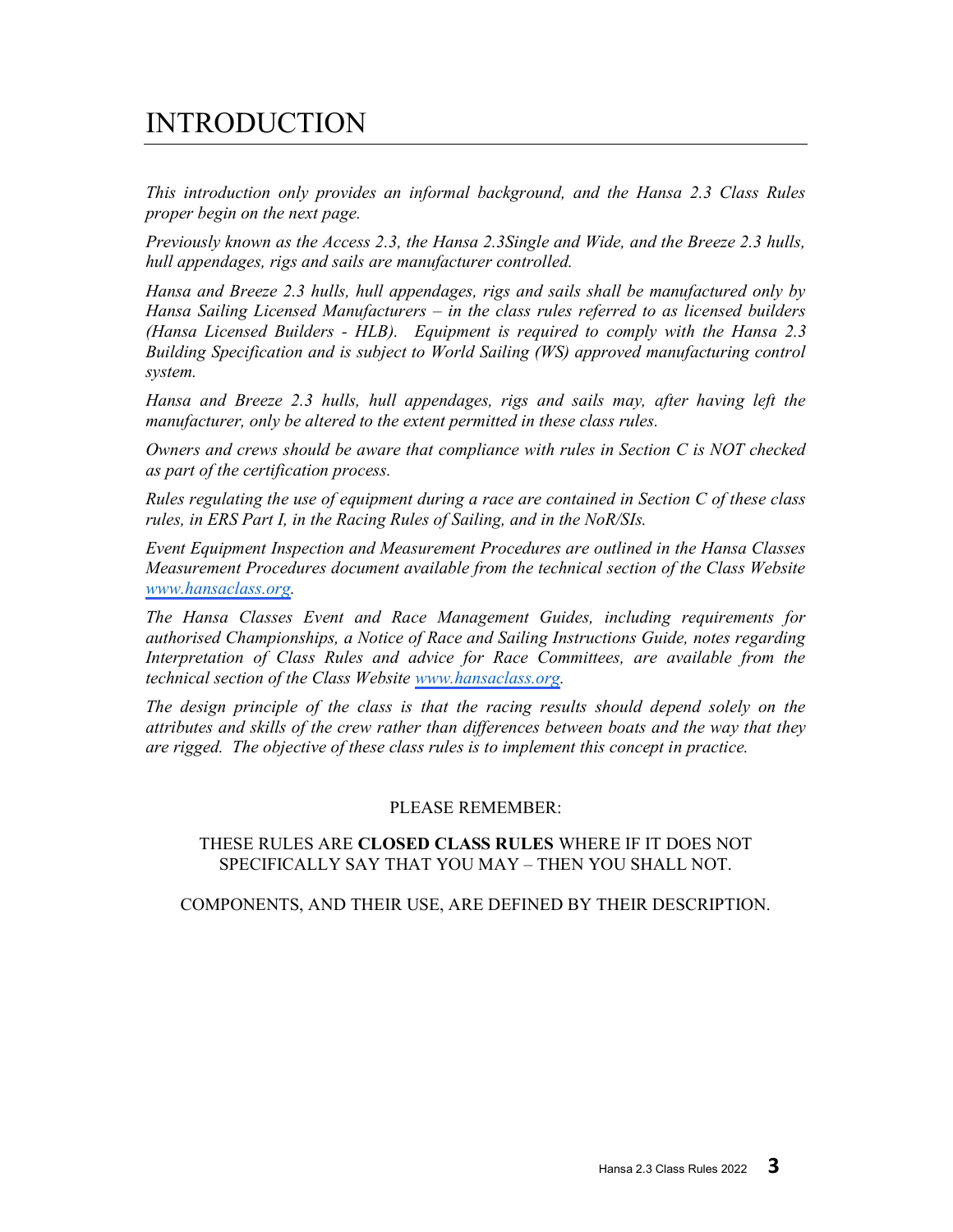## Section A – General

#### A.1 LANGUAGE

- A.1.1 The official language of the class is English and in case of dispute over translation the English text shall prevail.
- A.1.2 The word "shall" is mandatory and the word "may" is permissive.
- A.1.3 Except where used in headings, when a term is printed in "bold" the definition in the ERS applies and when a term is printed in "italics" the definition in the RRS applies.

#### A.2 ABBREVIATIONS

- A.2.1 WS World Sailing
	- MNA WS Member National Authority
	- IHCA International Hansa Class Association
	- NHCA National Hansa Class Association
	- ERS Equipment Rules of Sailing
	- RRS Racing Rules of Sailing
	- HLB Hansa Licensed Builder
	- HSS Hansa Sailing System Pty Ltd (Australia)
	- RAE Replacement or Additional Equipment

#### A.3 AUTHORITIES

A.3.1 The international authority of the class is WS which shall co-operate with the IHCA in all matters concerning these class rules.

#### A.4 ADMINISTRATION OF THE CLASS

- A.4.1 WS has delegated its administrative functions of the class to the IHCA. The IHCA may delegate part or all of its functions, as stated in these class rules, to a NHCA.
- A.4.2 In countries where there is no NHCA, or the NHCA does not wish to administer the class, its administrative functions as stated in these class rules shall be carried out by the IHCA in co-operation with the MNA, or by the IHCA in co-operation with the NHCA.

#### A.5 CLASS RULES CHANGES

A.5.1 At Class Events – see RRS  $89.1(d)$  – WS Regulation 10.5(e) applies. At all other events RRS 87 applies.

#### A.6 CLASS RULES AMENDMENTS

- A.6.1 In accordance with WS Regulations, amendments to the class rules require the approval of WS.
- A.6.2 Class rules shall be proposed by the IHCA in accordance with its constitution.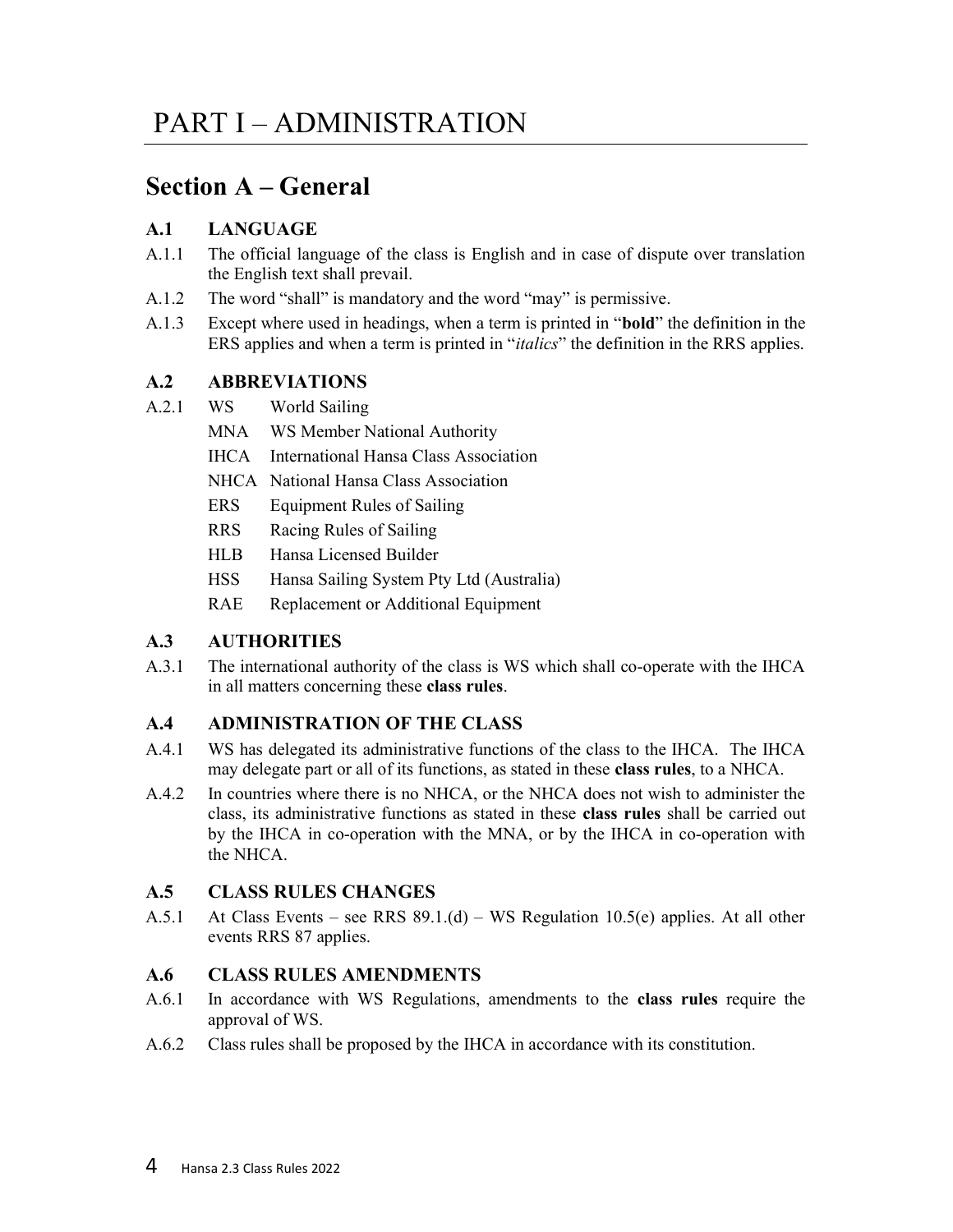#### A.7 CLASS RULES INTERPRETATION

A.7.1 Interpretation of class rules shall be made in accordance with WS Regulations and in consultation with the IHCA.

#### A.8 INTERNATIONAL CLASS FEE AND WS BUILDING PLAQUE

- A.8.1 The licensed manufacturer shall pay the International Class Fee.
- A.8.2 WS shall, after having received the International Class Fee for the hull, send the WS Building Plaque to the licensed manufacturer.

## Section B – Boat Eligibility

For a **boat** to be eligible for *racing*, it shall comply with the rules in this section.

#### B.1 CLASS RULES AND CERTIFICATION

- B.1.1 The boat shall:
	- (a) have been manufactured by a Licensed Manufacturer and have a Hull Identification Number moulded onto the transom.
	- (b) be in compliance with these class rules.
	- (c) have a WS or ISAF Building Plaque. (The first ISAF issued number was 2001 for all Hansa Classes).

#### B.2 REPLACEMENT OR ADDITIONAL EQUIPMENT

B.2.1 Where Replacement or Additional Equipment (RAE) has been approved for equipment specific to a competitor, the competitor shall present at Equipment Inspection (or at Registration if there is no Equipment Inspection) a copy of that RAE showing approval by IHCA (for World and International and similar Events) or NHCA Technical Officer (or other equivalent NHCA appointment) (for National Events).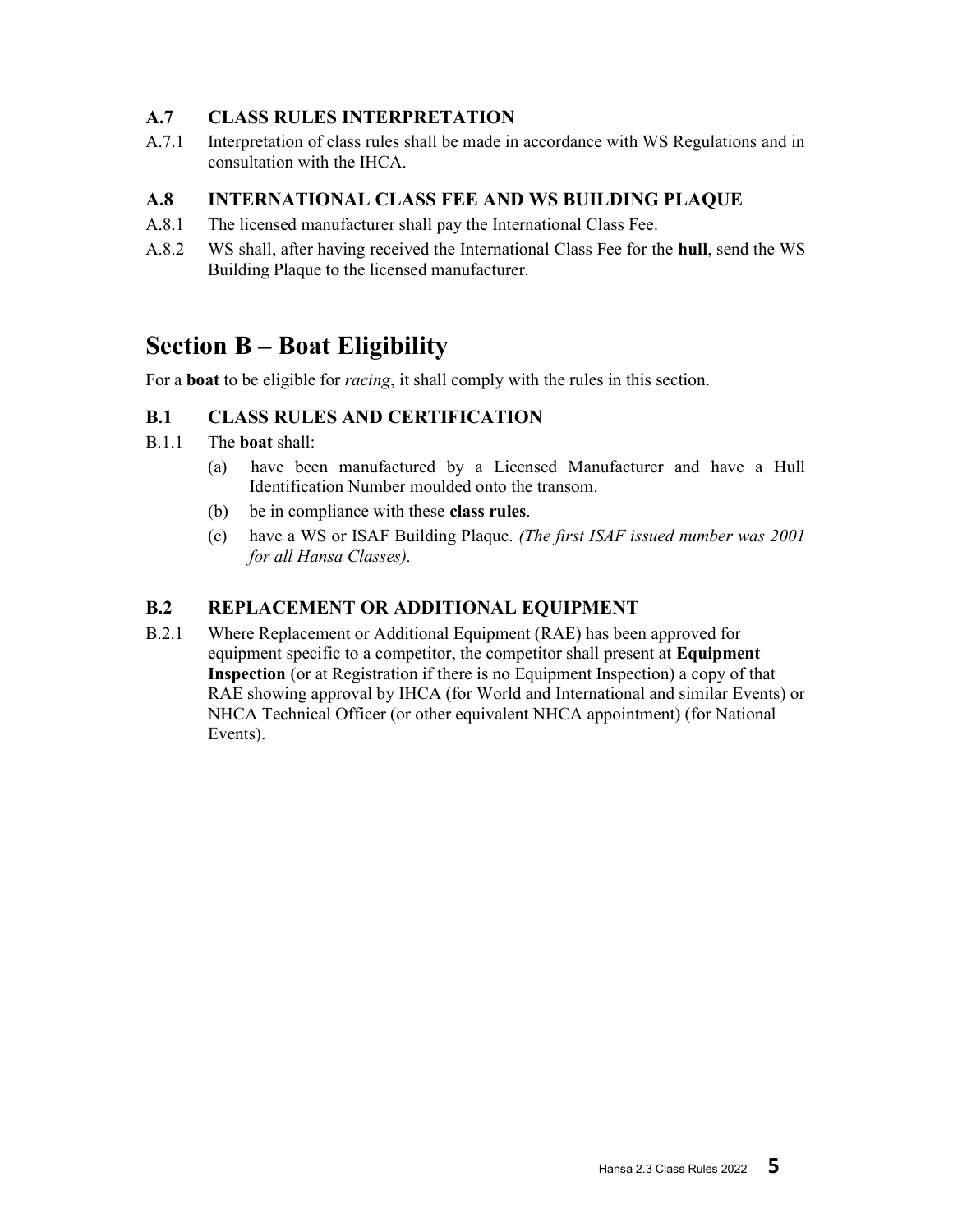## PART II – REQUIREMENTS AND LIMITATIONS

The crew and the boat shall comply with the rules in Part II when *racing*. In case of conflict Section C shall prevail.

The rules in Part II are closed class rules as defined in the ERS.

Equipment control and equipment inspection shall be carried out in accordance with the ERS except where varied in this Part.

## Section C – Conditions for Racing

#### C.1 GENERAL

- C.1.1 RULES
	- (a) RRS 40 is changed as follows: Competitors shall wear personal flotation devices (pfd) at all times while afloat, except briefly while changing or adjusting clothing or personal equipment. See also C.3.1.
	- (b) RRS 49.1 is changed as follows: Competitor's buttocks shall remain in contact with the seat's sitting surface at all times while racing. The competitor shall race in a position so that lower limbs are astride the joystick (see also C.2.1 (c)). The crew's torso shall be aft of the joystick except when making brief adjustments to control lines. The crew's arms may be forward of the joystick to adjust control lines. Tape may be applied to the side decks at Equipment Inspection to mark the joystick position.
	- (c) RRS Appendix G1.2 (b) is changed as follows: The sail numbers and national letters shall be a minimum of 175mm high and shall be a contrasting colour to the background sail colour.
	- (d) RRS Appendix G1.3 (a) is changed as follows: The sail numbers and national letters shall be placed as close to the clew as practical. They shall be placed at different heights on the two sides of the sail, those on the starboard side being uppermost (see diagram at para G.3.1 of these class rules).
	- (e) The ERS and all included definitions shall apply.

#### C.1.2 LIMITATIONS

- (a) Apart from what is permitted by C.5, only equipment listed in Part III Section H.1 shall be used.
- (b) Apart from what is permitted by C.5, no function may be extended or added.
- (c) After registration or equipment inspection at an event, modifications, repairs, or replacement of any item of the boat or approved RAEs requires the approval of the Event Race Committee or event Technical Committee. (See also C.9.3 – running rigging.)

#### C.2 CREW

C.2.1 LIMITATIONS

- (a) The crew shall consist of 1 or 2 people.
- (b) Sailors in a servo assist division are not permitted to manually adjust the sheet or control lines (including outhaul) or move the boom. To be eligible for the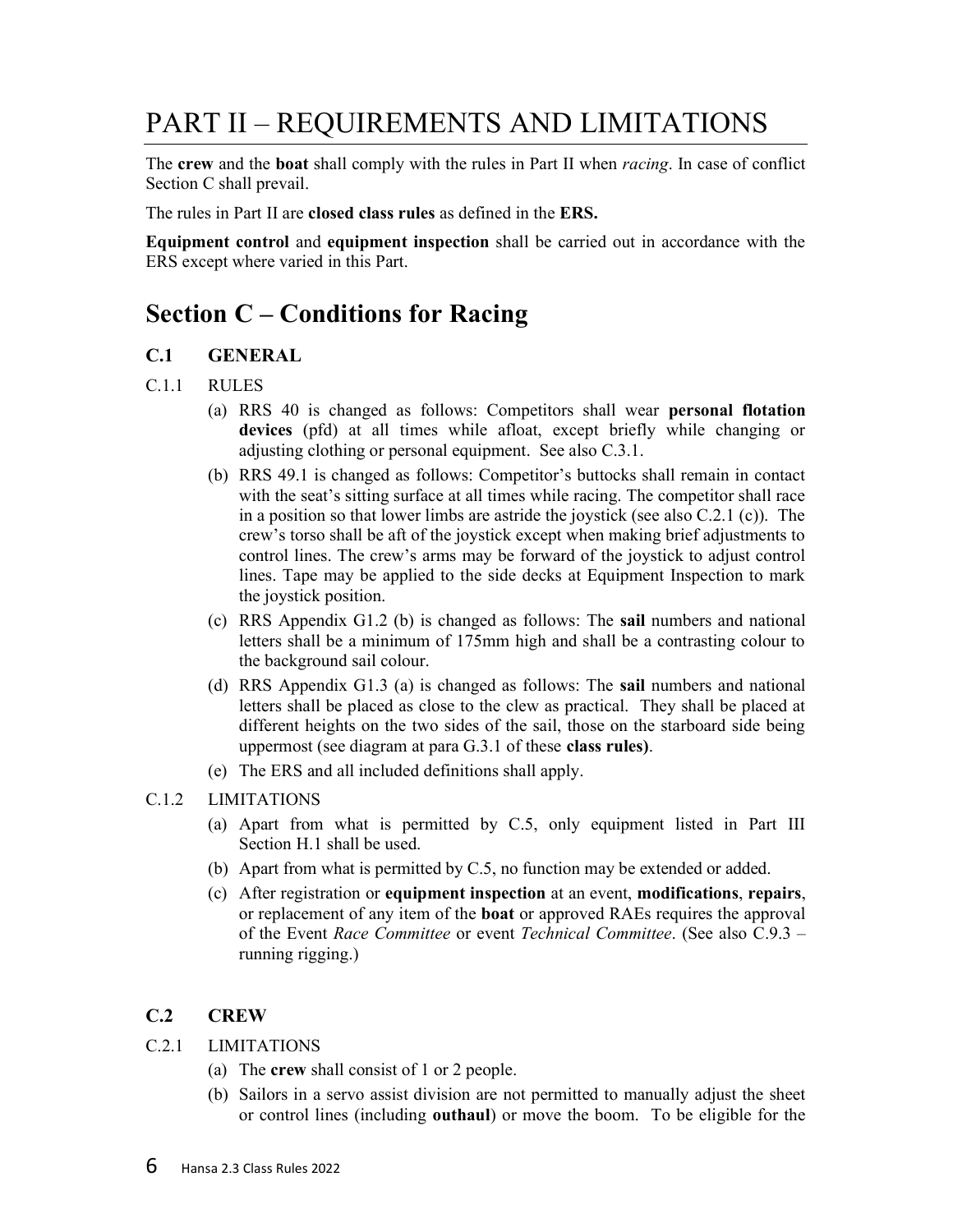servo assist division, the boat must be sailed fully servo controlled, i.e., both steering and the sheet operated electro-mechanically. Sailors manually controlling either the sheet or steering and using partial servo shall be deemed to be sailing the boat manually.

(c) The 2.3 Single (2.3S) is a single person craft. The 2.3 Wide (2.3W) is a single or two person craft. The Breeze 2.3 (2.3B) is a single or two person craft. If the boat is raced by one person they shall race in a position with lower limbs either side of the joystick. If the boat is raced by two people, each crew shall be positioned so their lower limbs are on the relevant side of the joystick. (See [www.hansaclass.org](https://hansaclass.org/technical/hansa-2-3-class-rules/) for FAQs about positions).

#### C.2.2 MEMBERSHIP

The crew shall be a current member of an NHCA or the IHCA where no NHCA exists in their country. When sailed in double mode, at least one crew shall be a current member of an NHCA or the IHCA where no NHCA exists in their country.

#### C.3 PERSONAL EQUIPMENT

#### C.3.1 MANDATORY

The boat shall be equipped with a personal flotation device (pfd) for each crew member to the minimum standard ISO 12402-5 (CE 50 Newtons), or USCG Type III, or AS4758 (50), or EN 393 or equivalent, or specified in the Notice of Race.

#### C.4 ADVERTISING

#### C.4.1 LIMITATIONS

Advertising shall only be displayed in accordance the WS Advertising Code. (See WS Regulation 20 (Appendix 1))

#### C.5 PORTABLE EQUIPMENT

- C.5.1 MANDATORY
	- (a) FOR USE

One hand bailer or bucket attached to the boat by a lanyard.

#### (b) NOT FOR USE

Towing rope minimum 4.5m long measured from the bow ring of not less than 6 mm in diameter fitted through the bow ring and securely attached to the mast.

#### C.5.2 OPTIONAL

- (1) Additional equipment which compensates for a sailor's disability is permitted subject to the approval of the IHCA Technical Committee (for International, World or similar Events) or the NHCA Technical Officer (or other equivalent NHCA appointment) (for National Events). (Refer to Replacement or Additional Equipment Applications on the Technical Section of the Class Website).
- (2) Hansa Sailing Servo Assist equipment consisting of helm and sheet winches are permitted.
- (3) Servo Assist equipment of any origin is permitted subject to approval by the NHCA Technical Officer (or other equivalent NHCA appointment) (National Events) or IHCA Technical Committee (International or World Events).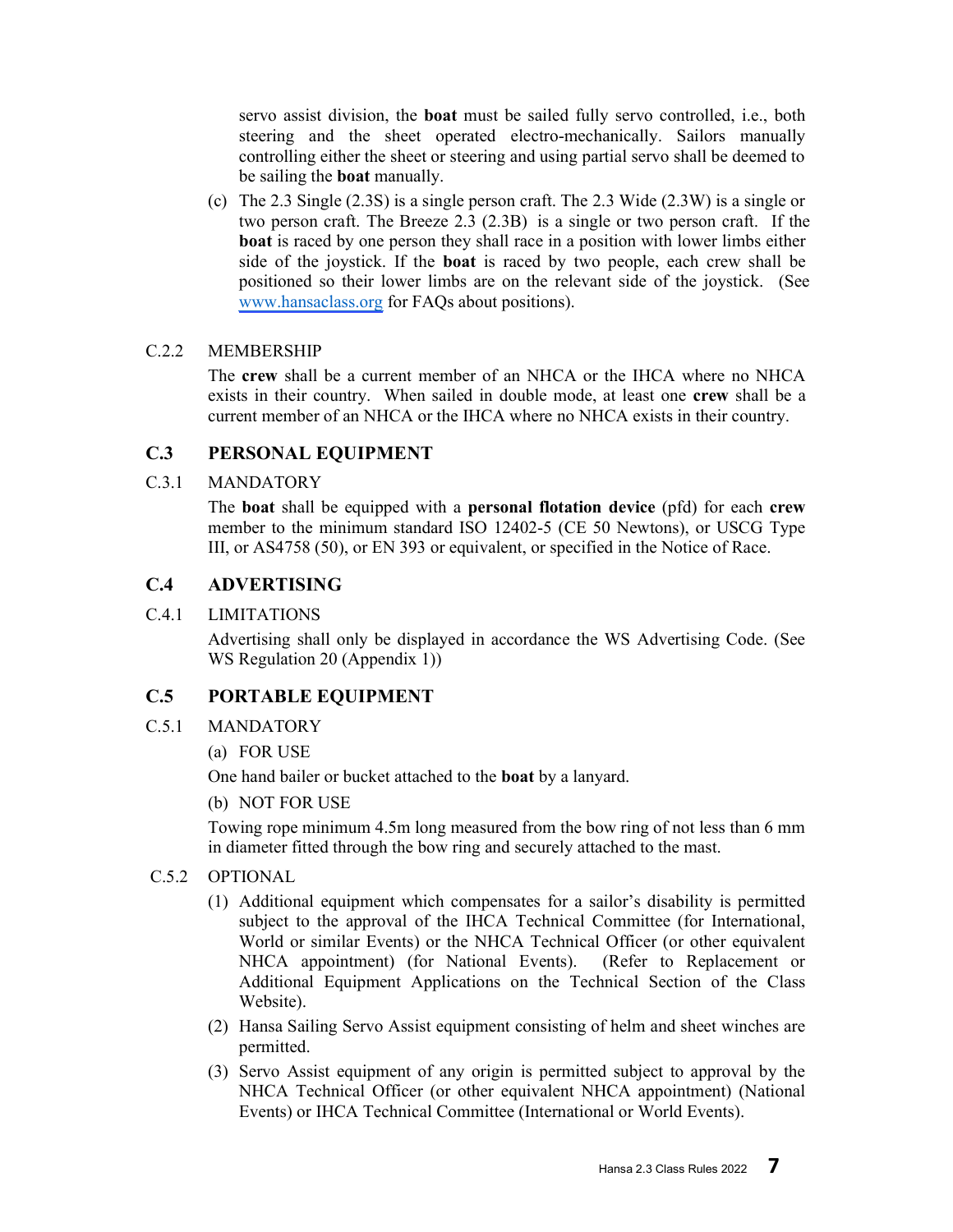- (4) Electronic or mechanical timing devices (the device shall be removable for weighing) including any brackets or other form of attachment.
- (5) One magnetic compass or electronic compass that provides timing, heading and heading memory, including any brackets or other form of attachment (the device shall be removable for weighing.
- (6) Mooring line
- (7) Mechanical Wind Indicators
- (8) Tools, spare parts, paddles and rear-view mirrors for use.
- (9) The use of shock-cord or adhesive tape is unrestricted except that such material shall not be used in such a way as to create a fitting or extend a function which is otherwise prohibited in these rules.
- (10) Storage devices with secure covers within the cockpit. Mesh or other bags shall be capable of being closed and secured within the cockpit.

#### C.6 BOAT

#### C.6.1 MODIFICATIONS, MAINTENANCE AND REPAIR

(a) Modifications (including fairing) that affect the performance of the boat are not permitted.

- (b) Wedges, rubber bands, and springs may be fitted under blocks.
- (c) Proposals for any equipment to improve a function on the boat shall be made using the RAE format available on the Hansa website:

(https://hansaclass.org/technical/equipment-applications/)

- (d) Replacements of HSS/HLB supplied equipment from other suppliers:
	- (1) Replacements shall be fitted in the same position as the supplied fitting or as close as is structurally possible.
	- (2) Any cleat may be replaced with a cleat of any material and of substantially the same size and design.
	- (3) Any block may be replaced with a block of the same number of sheaves of similar or greater diameter.
	- (4) Sheets and lines may be replaced with ropes of equal or better size and specification to HSS supplied items.
	- (5) Rudder pin, steering clevis pins and spring retaining clips may be replaced by others of similar design.

#### CI.6.2 MAINTENANCE

Maintenance including but not limited to painting and sanding may be carried out provided these are made in such a way that the essential shape, characteristics or function of the original are not affected. Cleaning, coating with wax or similar products and polishing of the hull is permitted provided the intention and effect is to polish the hull only.

#### C.6.3 REPAIR

(a) Repairs are permitted and made in such a way that the essential shape, characteristics or function of the original are not affected; however, an event Technical Committee or an official class measurer may verify that the external shape is the same as before the repair and that no substantial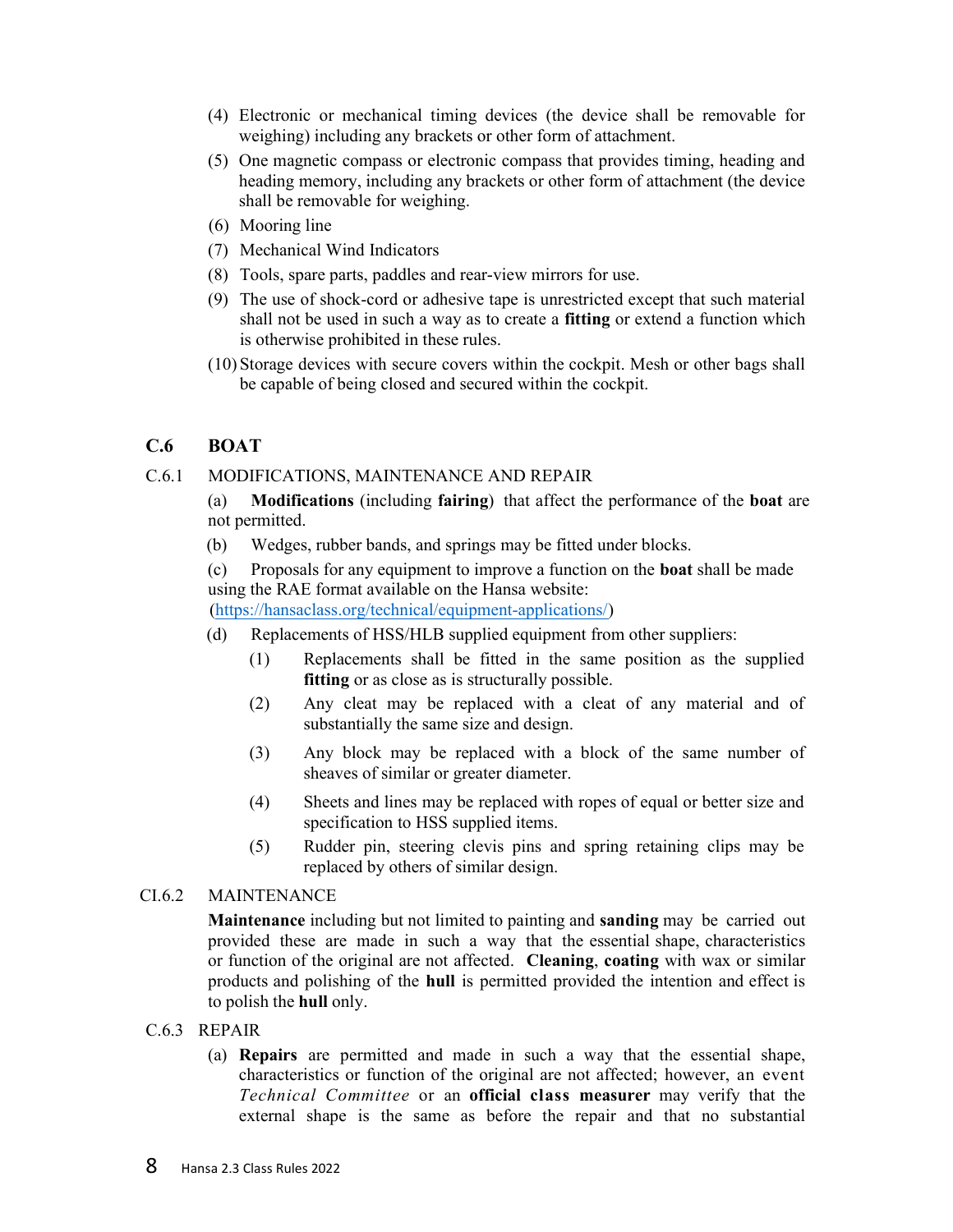stiffness, or other advantage has been gained as a result of the repair.

(b) Permission to undertake a repair: see Para C.1.2 (c).

#### C.6.4 WEIGHT

The weight in dry condition complete and in sailing trim including the hull, standard fibreglass or sling seat, rudder box, and installed servo equipment with permanently connected associated equipment shall be taken excluding sail, mast, boom, running rigging, keel, rudder blade, batteries and all equipment as listed in C.5. The compass bracket shall be included if permanently fixed.

|                                                                                | minimum         |  |
|--------------------------------------------------------------------------------|-----------------|--|
| NON-SERVO BOATS.                                                               | $45 \text{ kg}$ |  |
| SERVO BOATS (an allowance of 1kg is made if the<br>mainsheet remains attached) | $50 \text{ kg}$ |  |

#### C.6.5 CORRECTOR WEIGHTS

Corrector weights shall be permanently fastened to the console, seat or keel case when the **boat weight** is less than the minimum requirement.

#### C.6.6 FLOTATION

Hull flotation blocks within the hull spaces as supplied by the HLB shall not be removed or altered in any way.

#### C.7 HULL

Hull certificates are not issued.

#### C.7.1 MODIFICATIONS, MAINTENANCE AND REPAIR

The hull shall be as manufactured; only variations compatible with normal maintenance are permitted. Any work, such as fairing, intended or with the effect of lightening the hull or improving shape or performance beyond the original is not permitted.

#### C.7.2 REPAIR

If any hull moulding is repaired in a way other than described in this Section it shall be carried out by an HLB such that the external shape is the same as before the repair and that no substantial stiffness or other advantage has been gained as a result of the repair.

#### C.7.3 FITTINGS

- (a) Inspection hatch covers and drainage plugs shall be kept in place at all times.
- (b) Fittings shall be arranged as supplied by an HLB/HSS.
- (c) Draining plugs may be fitted in the transom. If fitted, such plugs shall be in place when afloat.
- (d) Drainage tubes through the aft buoyancy compartment are permitted. Drainage plugs shall be fitted when afloat.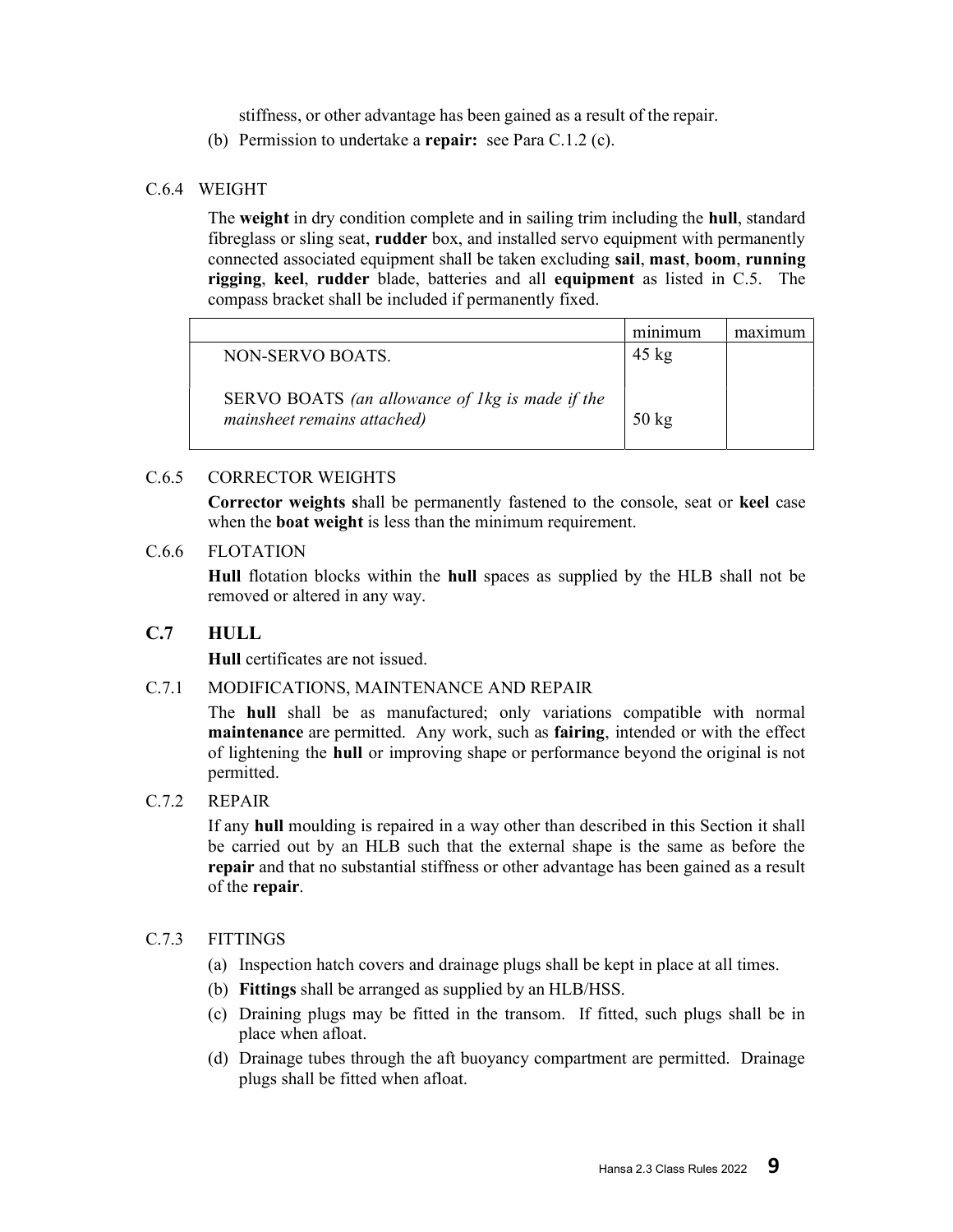- (e) The watertight integrity of the hull shall be maintained.
- (f) The joystick, with a minimum length of 250mm, shall remain inserted into the joystick holder at all times.

#### C.8 HULL APPENDAGES

The keel, rudder box and rudder blade shall be as manufactured; only variations compatible with normal maintenance are permitted.

#### C.8.1 MODIFICATIONS

- (a) Anti-chafing and shimming pads may be added to the keel trunk and rudder assembly to improve fit and reduce wear. Shims shall not be used to alter the angle of the hull appendages.
- (b) The keel shall be secured in the fully lowered position at all times whilst afloat. The keel securing pin shall be fitted at all times or another method of securing the keel in the down position shall be used. No adjustment to the position of the keel is permitted during racing.
- (c) The rudder blade shall be secured in the fully lowered position at all times when sailing. The rudder blade may be lifted briefly to remove fouling debris.

#### C.8.2 MAINTENANCE

- (a) Maintenance including but not limited to painting and sanding may be carried out provided these are made in such a way that the essential shape, characteristics or function of the original are not affected.
- (b) Cleaning, coating with wax or similar product, and polishing of the hull appendages is permitted provided the intention and effect is to polish the hull appendages only.

#### C.8.3 REPAIR

Repairs are permitted; however, the event Technical Committee or an official class measurer may verify that the external shape is the same as before the repair and that no substantial stiffness or other advantage has been gained as a result of the repair.

#### C.8.4 LIMITATIONS

Only one keel and one rudder blade shall be used during an event, except when a hull appendage has been lost or damaged beyond repair. (See Para C.1.2(c))

#### C.9 RIG

#### C.9.1 MODIFICATIONS

Replacement of original fittings with similar fittings of identical function is permitted except for those items listed in Part III Section H.1 supplied by HSS/HLB. Parts may be obtained from any supplier.

#### C.9.2 MAINTENANCE

Only Cleaning is permitted.

#### C.9.3 REPAIR

In the event of damage to a **rig, repairs** to running rigging may be carried out without approval.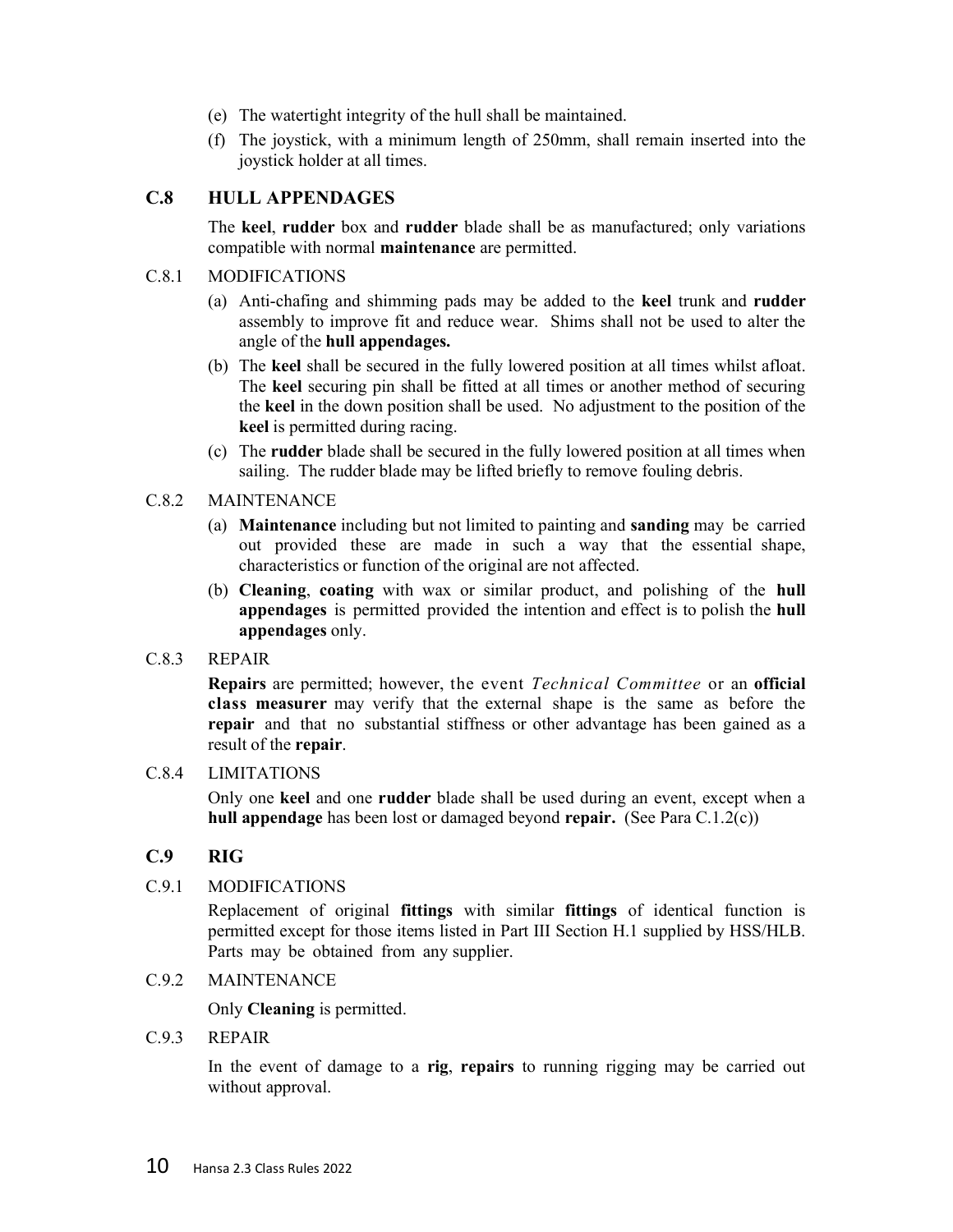#### C.9.4 FITTINGS

A mechanical wind indication device may be fitted.

#### C.9.5 LIMITATIONS

Only one set of spars shall be used during an event. (See Para C.1.2(c)).

- C.9.6 MAST
	- (a) The spar shall be stepped in the mast step in such a way that the heel shall not be capable of moving.
	- (b) Any variation in the rake of the mast produced in the manufacturing process shall not be considered irregular in measurement/inspection disputes.
- C.9.7 BOOM
	- (a) A means of preventing the boom jaw separating from the mast may be fitted.
- C.9.8 RUNNING RIGGING
	- (a) MODIFICATIONS, MAINTENANCE AND REPAIR

**Running rigging** may be replaced and may be obtained from any supplier provided it is of equal strength or better than HSS/HLB supplied components.

- (b) LIMITATIONS
	- (1) The mainsail sheet shall be rigged either: 2 or 3 part (2:1 or 3:1) if being used manually. A traveller block is optional. If mainsheet servo winch is used, mainsheet may be rigged 1 part  $(1:1)$ , 2 part  $(2:1)$  or 3 part  $(3:1)$ with optional traveller block. If rigged 1:1, the sheet shall be reeved from the block attached to the travelling ring on the boom to the traveller on the transom.
	- (2) The traveller shall not be altered in length while racing. The traveling block or shackle shall be left free to travel over whole length of the traveller from sheerline to sheerline.

#### C.10 SAILS

#### C.10.1 MODIFICATIONS, MAINTENANCE AND REPAIR

- (a) Repair of sails: See Para C.1.2(c).
- (b) The following is permitted without approval:
	- (1) Addition of tell tales, tufts, or ribbons.
	- (2) Rinsing and washing of sails.

#### C.10.2 LIMITATIONS

Not more than 1 mainsail shall be used during an event. (See Para C.1.2(c).

C.10.3 USE

The mainsail may be reefed as required by the crew.

- C.10.4 MAINSAIL
	- (a) IDENTIFICATION
		- (1) The national letters and sail numbers shall comply with the RRS except where prescribed otherwise in these class rules.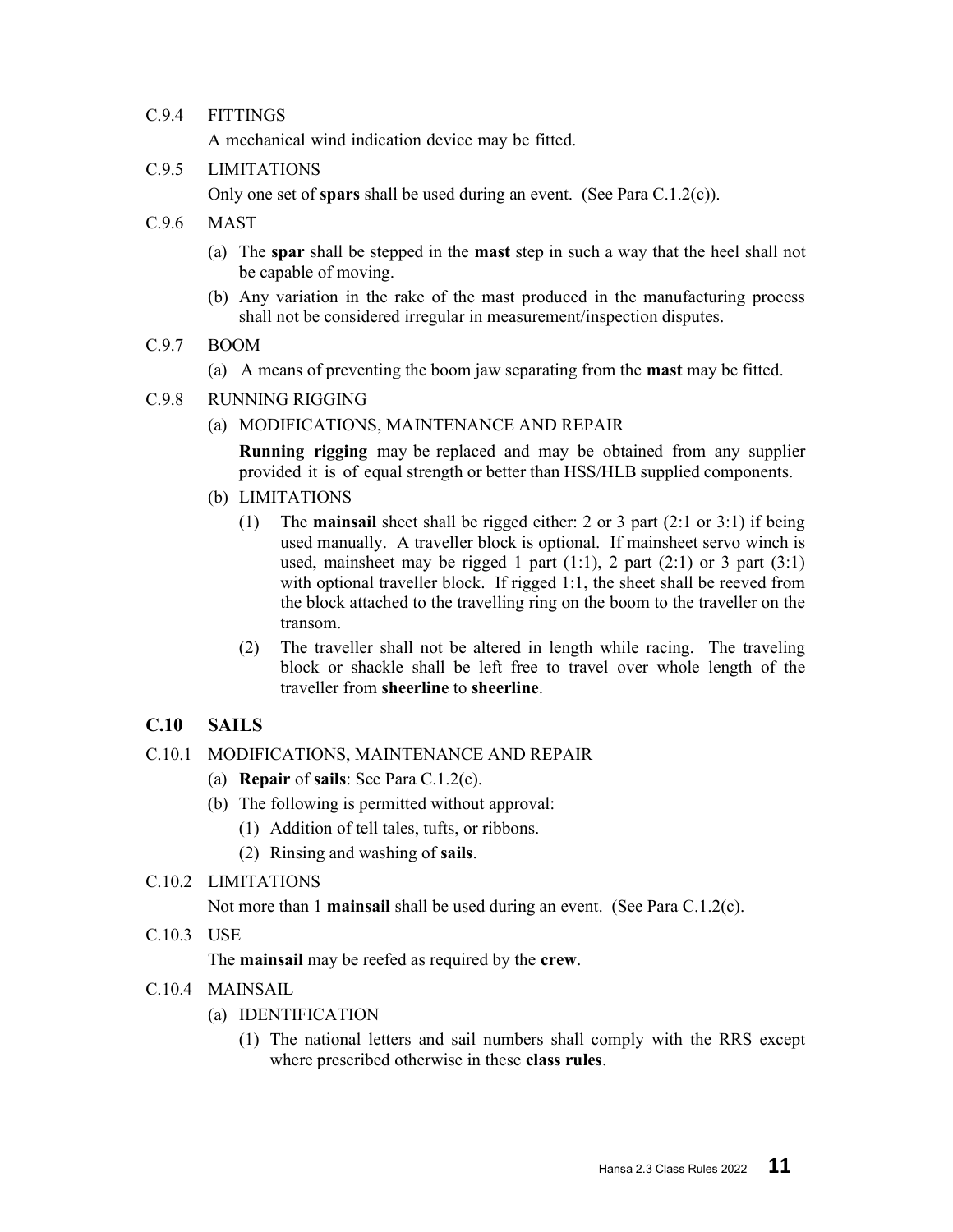- (2) Sail numbers shall be issued by the IHCA. IHCA may issue personal numbers; these may be used at an event with permission from the Event Race Committee or Technical Committee.
- (3) Sail numbers shall be issued in consecutive order starting at "1" inclusive of the Hansa 2.3, 303 and Liberty Classes. Sail numbers may consist of one, two, three or four digits.

## Section D – Hull

#### D.1 PARTS

- D.1.1 MANDATORY
	- (a) The hull shall be built by a builder licensed by HSS.
	- (b) All production moulds shall be approved by HSS.

#### D.2 ASSEMBLED HULL

D.2.1 FITTINGS

Hull fittings shall comply with the Building Specification in force at the time of manufacture except when altered, added or replaced as permitted by Section C of these class rules.

## Section E – Hull Appendages

#### E.1 PARTS

- E.1.1 MANDATORY
	- (a) Keel
	- (b) Keel retaining pin or other means of securing the keel in the lowered position when afloat.
	- (c) Rudder

#### E.1.2 MANUFACTURERS

The hull appendages shall be made by manufacturers licensed by HSS.

#### E.2 GENERAL

E.2.1 RULES

Hull appendages shall comply with the class rules in force at the time of manufacture.

E.2.2 MODIFICATIONS, MAINTENANCE AND REPAIR See para C.8 above.

#### E.3 KEEL

E.3.1 DIMENSIONS and WEIGHT

|        | minimum   | maximum |
|--------|-----------|---------|
| Length | $1090$ mm | 1100 mm |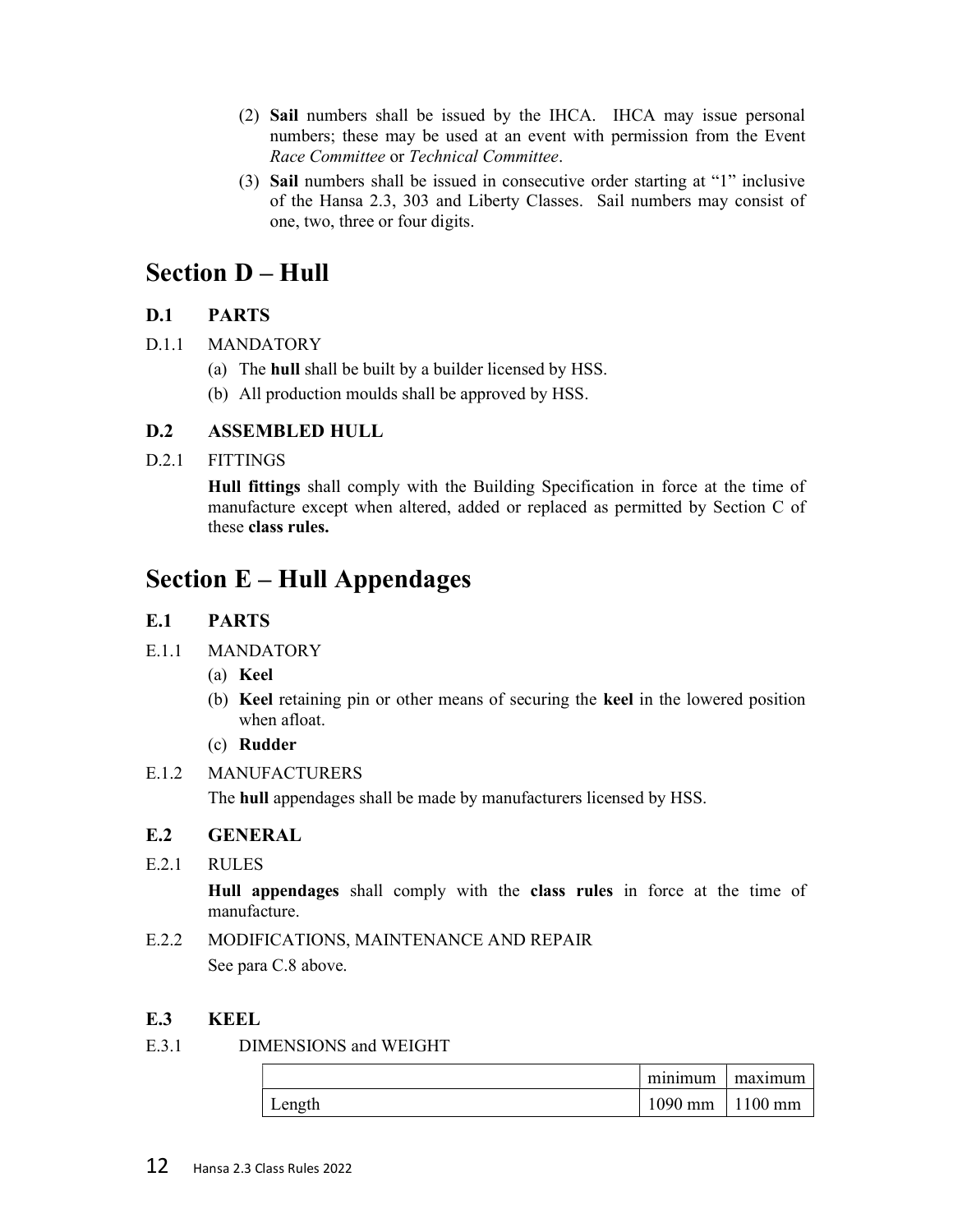|                           | minimum         | maximum         |
|---------------------------|-----------------|-----------------|
| <b>Weight</b> (non-Servo) | $20 \text{ kg}$ | $25 \text{ kg}$ |
| <b>Weight</b> (Servo)     | $20 \text{ kg}$ | $35 \text{ kg}$ |

#### E.4 RUDDER BLADE, RUDDER STOCK AND TILLER

E.4.1 DIMENSIONS

|                        | minimum             | maximum |
|------------------------|---------------------|---------|
| Length of Rudder Blade | $1080$ mm   1090 mm |         |

## Section F – Rig

#### F.1 PARTS

- F.1.1 MANDATORY
	- (a) Mast
	- (b) Boom
	- (c) Running rigging

#### F.2 GENERAL

#### F.2.1 RULES

- (a) The spars and their fittings shall comply with the class rules in force at the time of manufacture.
- (b) The running rigging shall comply with the class rules.
- F.2.2 MODIFICATIONS, MAINTENANCE AND REPAIR Spars shall not be altered in any way except as permitted by these class rules.

#### F.2.3 MANUFACTURER

(a) The spars shall be made by manufacturers licensed by HSS.

#### F.3 MAST DIMENSION

|                                              | minimum   | maximum         |
|----------------------------------------------|-----------|-----------------|
| Mast (measured from heel point to top point) | $4165$ mm | $\vert$ 4175 mm |

#### F.4 RUNNING RIGGING

#### F.4.1 MATERIALS

Sheets and control lines may be of any material or size provided it is of equal strength or better than HSS/HLB supplied components.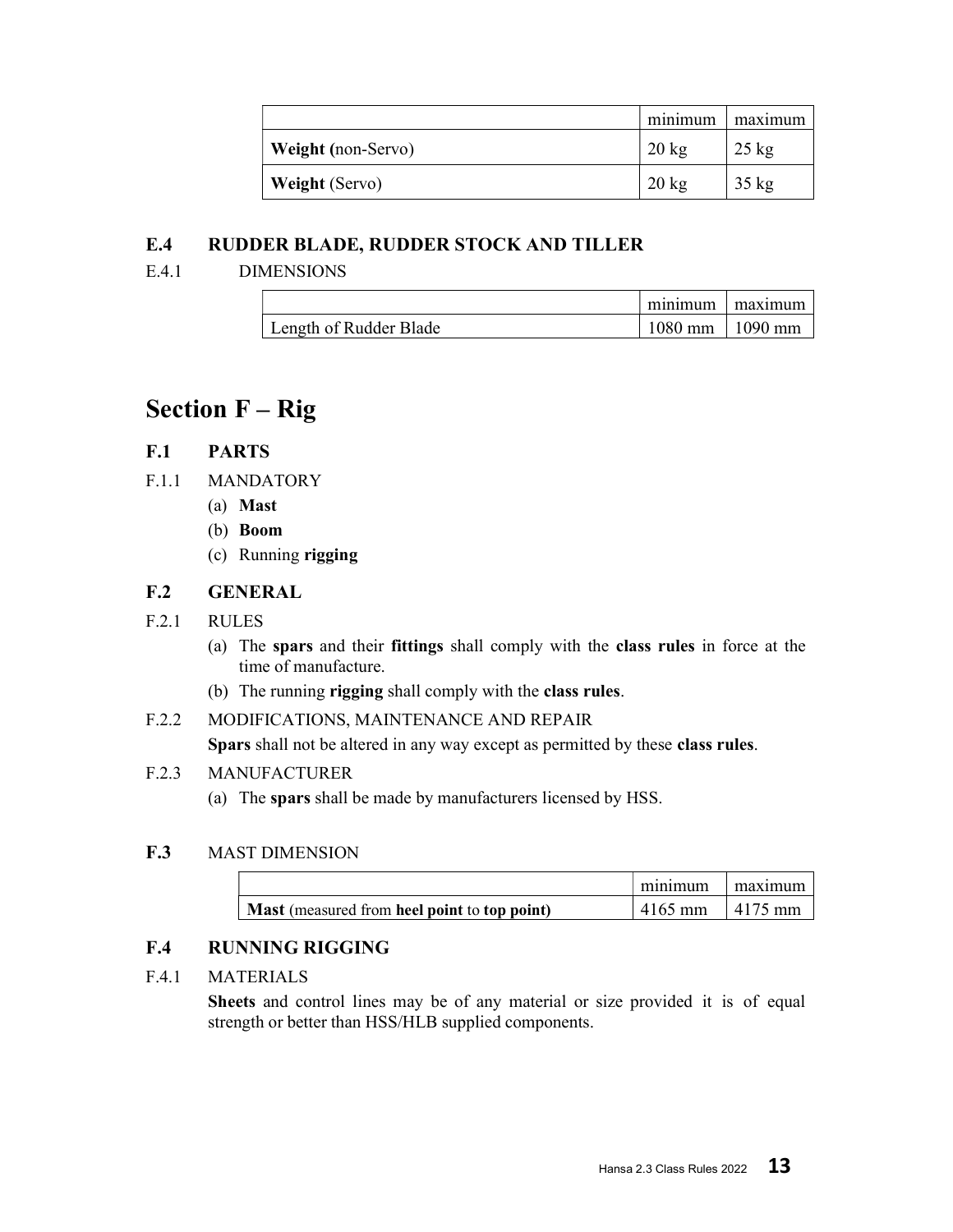## Section G – Sails

#### G.1 PARTS

G.1.1 MANDATORY Mainsail

#### G.2 GENERAL

#### G.2.1 RULES

- (a) The Sail shall comply with the class rules.
- (b) The Sail shall be measured as defined in the ERS.

#### G.2.2 MANUFACTURERS

Sails shall be manufactured by manufacturers licensed by HSS. (See: [www.hansaclass.org](https://hansaclass.org/about/approved-sail-makers/)).

#### G.3 MAINSAIL

#### G.3.1 IDENTIFICATION

(a) The class insignia shall conform to the diagram below (see next page).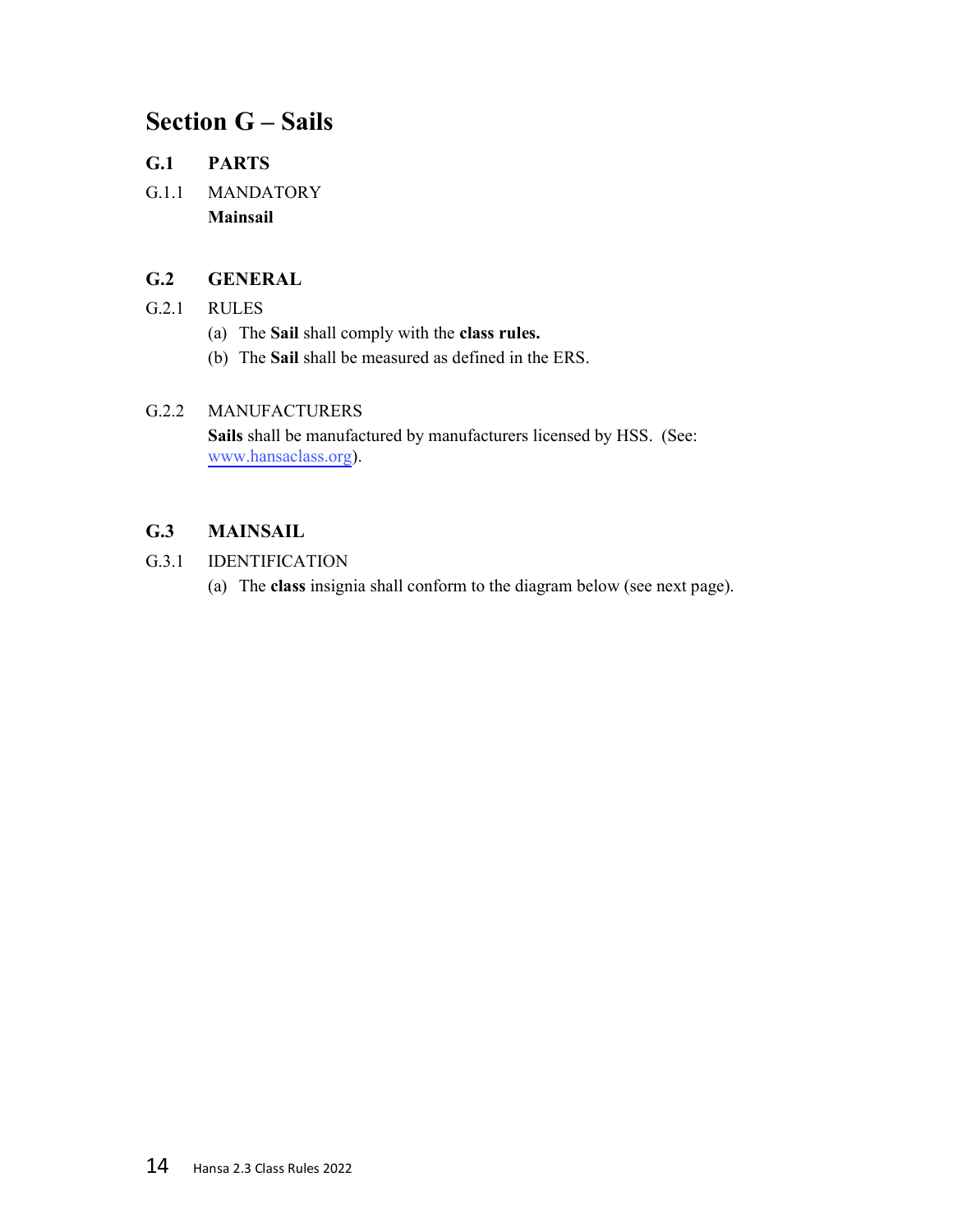#### Sail numbers and country code



Hansa 2.3 World Sailing Class

The minimum sail number height shall be 175mm. The Sail Numbers and National Letters shall be positioned near the clew as shown.

(b) A boat provided, chartered or loaned for an event may carry a sail number other than her hull number.

#### G.3.2 MATERIALS AND CONSTRUCTION

- (a) The construction shall be soft sail, woven ply sail.
- (b) The body of the sail shall consist of the same woven ply throughout.
- (c) The sail shall have a double luff.
- (d) The sail shall be constructed so that it can be reefed by rolling the sail around the mast.
- (e) The following are permitted: Stitching, glues, tapes, corner eyes, one window, tell tales, sail shape indicator stripes and items as permitted or prescribed by other applicable rules.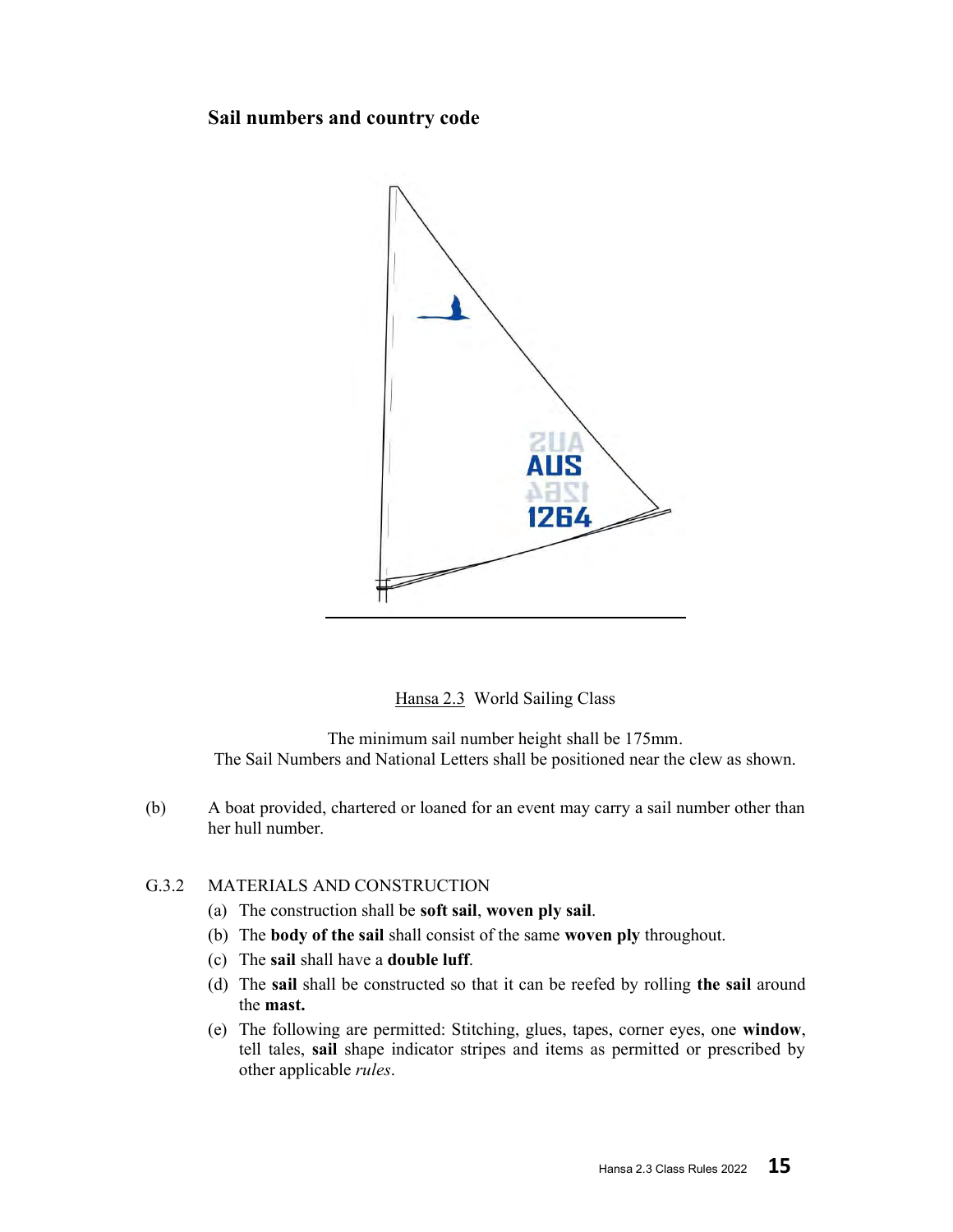G.3.3 DIMENSIONS

| <b>Mainsail</b>    | maximum   |
|--------------------|-----------|
| Leech length       | $3650$ mm |
| <b>Half</b> width  | $1150$ mm |
| Luff length        | 3500 mm   |
| <b>Foot length</b> | 2300 mm   |
| Foot median        | 3440 mm   |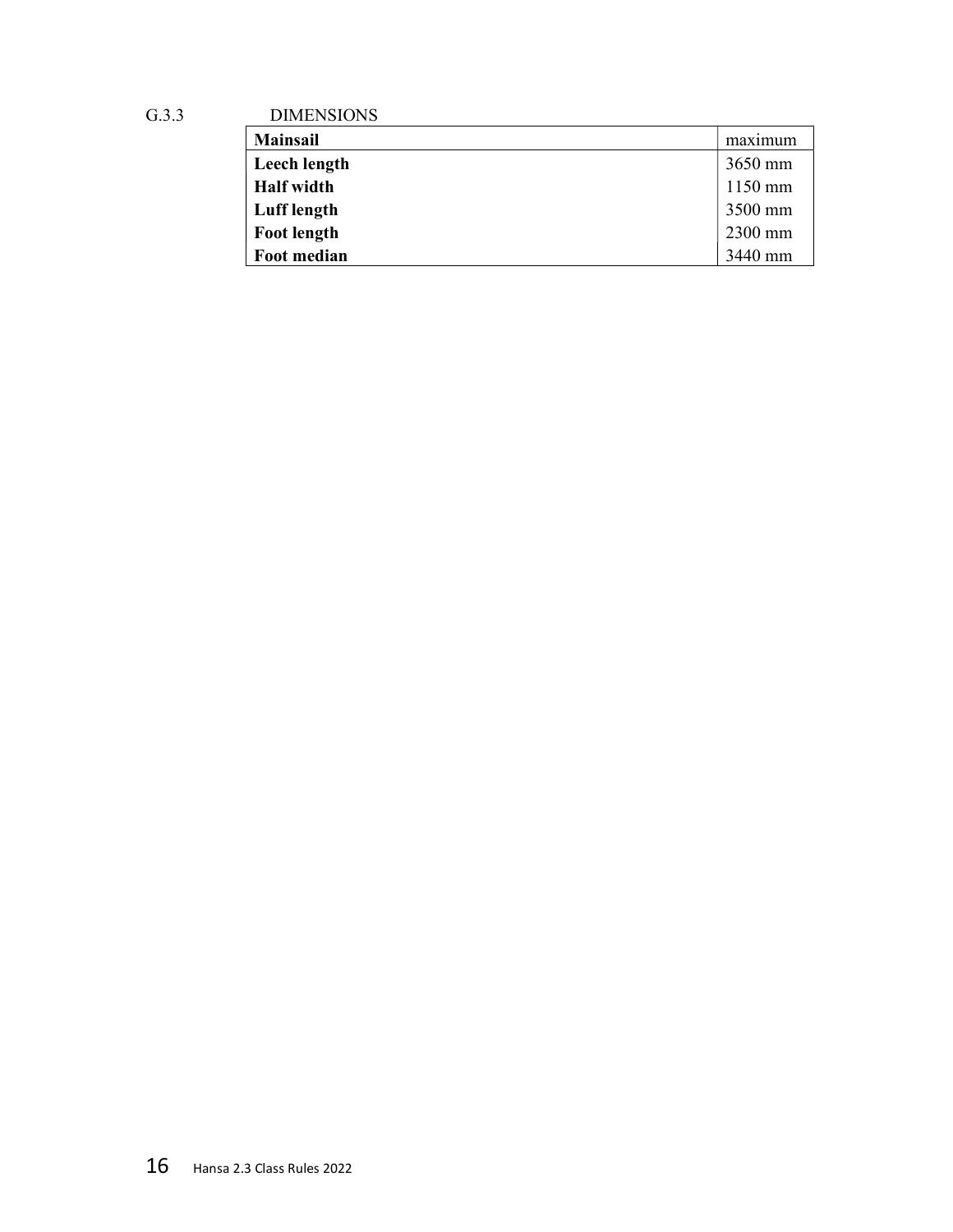## PART III – APPENDIX

The rules in Part III are closed class rules. Measurement shall be carried out in accordance with the ERS except where varied in this Part.

## Section H

## H.1 Parts List

#### HSS/HLB Items

- (a) Masts
	- (1) Mast sections
	- (2) Mast ends
	- (3) Main reefing drums
- (b) Boom
	- Boom section
- (c) Other
	- (1) Transom Gudgeon
	- (2) Keel
	- (3) Rudder Box
	- (4) Rudder Blade

### Parts List - Minimum requirements for other Supplied Items

(Note: The description provides the design criteria for supplied items. Replacement items shall be of similar or greater specification.)

| Item                     | Pt No<br>(RF)<br>Ronstan)                     | Description                              | pulley<br>$\varnothing$ mm | rope<br>$\varnothing$ mm | <b>MWL</b><br>kg | <b>Break</b><br>Load<br>kg |
|--------------------------|-----------------------------------------------|------------------------------------------|----------------------------|--------------------------|------------------|----------------------------|
| Sheet blocks             | <b>RF 280</b>                                 | single block - loop head                 | 30                         | 8                        | 300              | 600                        |
| Outhaul<br>turning block | RF 571                                        | single block - loop head                 | 25                         | 6                        | 300              | 600                        |
| Sheet block              | RF 681                                        | single block - loop head<br>w/becket     | 30                         | 8                        | 300              | 600                        |
| Micro block              | RF 666                                        | single block - loop head                 | 20                         | 5                        | 150              | 400                        |
| Mainsheet<br>swivel      | RF 67                                         | swivel deadeye w/ cleat<br>small C-cleat |                            | $2 - 8$                  | 125              |                            |
| Steering<br>blocks       | RF 20101                                      | single block, ball bearing,<br>loop head | 20                         | 6                        | 250              | 550                        |
|                          |                                               |                                          |                            |                          |                  |                            |
| Boom Jaw<br>Gooseneck    | Pacific<br>Nylon<br>Plastics<br><b>PNP 77</b> | Plastic Gooseneck                        |                            |                          |                  |                            |
| Boom Reefing<br>Cleat    | Camcleat<br>CL 212                            |                                          |                            | $2 - 5$                  |                  |                            |